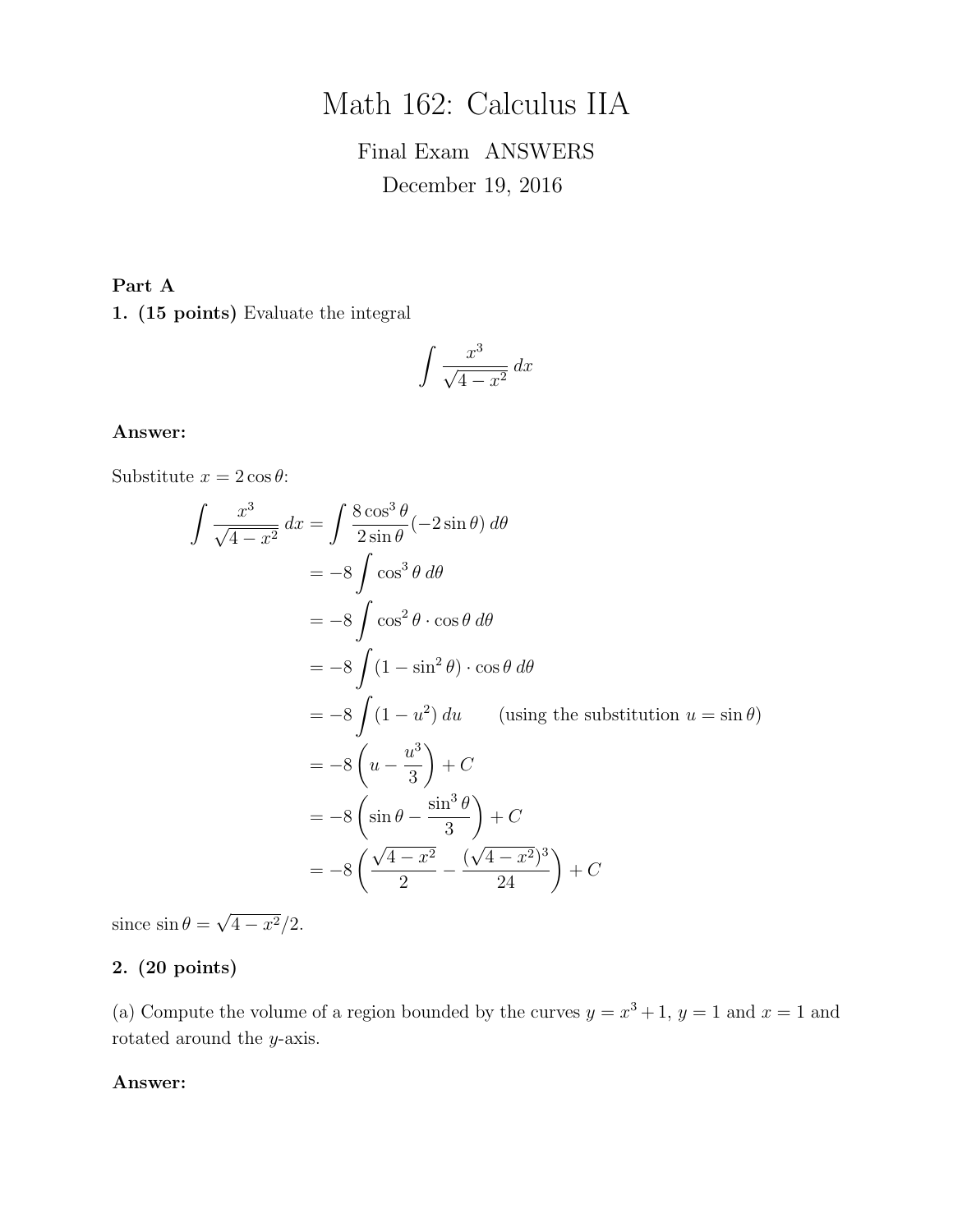Using the shell method we have shells of radius x, thickness dx and height  $(x^3 + 1) - 1 = x^3$ . Therefore

$$
V = \int_0^1 2\pi x \cdot x^3 dx = 2\pi \frac{x^5}{5} \bigg|_0^1 = \frac{2\pi}{5}
$$

(b) Set up the integral for the volume of the region bounded by  $y = x^4$ ,  $y = 0$  and  $x = 2$ and rotated around line  $x = 2$ . Use the shell method. Do not evaluate the integral.

#### Answer:

Using the shell method we have shells of radius  $(2-x)$ , thickness dx and height  $x^4$ . Thus the volume is

$$
V = \int_0^2 2\pi (2 - x) x^4 \, dx.
$$

#### 3. (10 points)

Evaluate the integral

$$
\int \arcsin x \, dx.
$$

#### Answer:

Integrating by parts with  $u = \arcsin x$  and  $dv = dx$ , we get

$$
du = \frac{dx}{\sqrt{1 - x^2}}
$$
 and  $v = x$ ,

so that the integral becomes

$$
\int \arcsin x \, dx = x \arcsin x - \int \frac{x \, dx}{\sqrt{1 - x^2}}
$$

Now make the substitution  $w = 1 - x^2$ , so  $dw = -2x dx$  and  $x dx = -dw/2$ . This means our new integral is

$$
\int \frac{x \, dx}{\sqrt{1 - x^2}} = -\int \frac{dw}{2\sqrt{w}} = -\frac{1}{2} \int u^{-1/2} \, dw \qquad = -\frac{1}{2} 2u^{1/2} - C = -\sqrt{1 - x^2} - C,
$$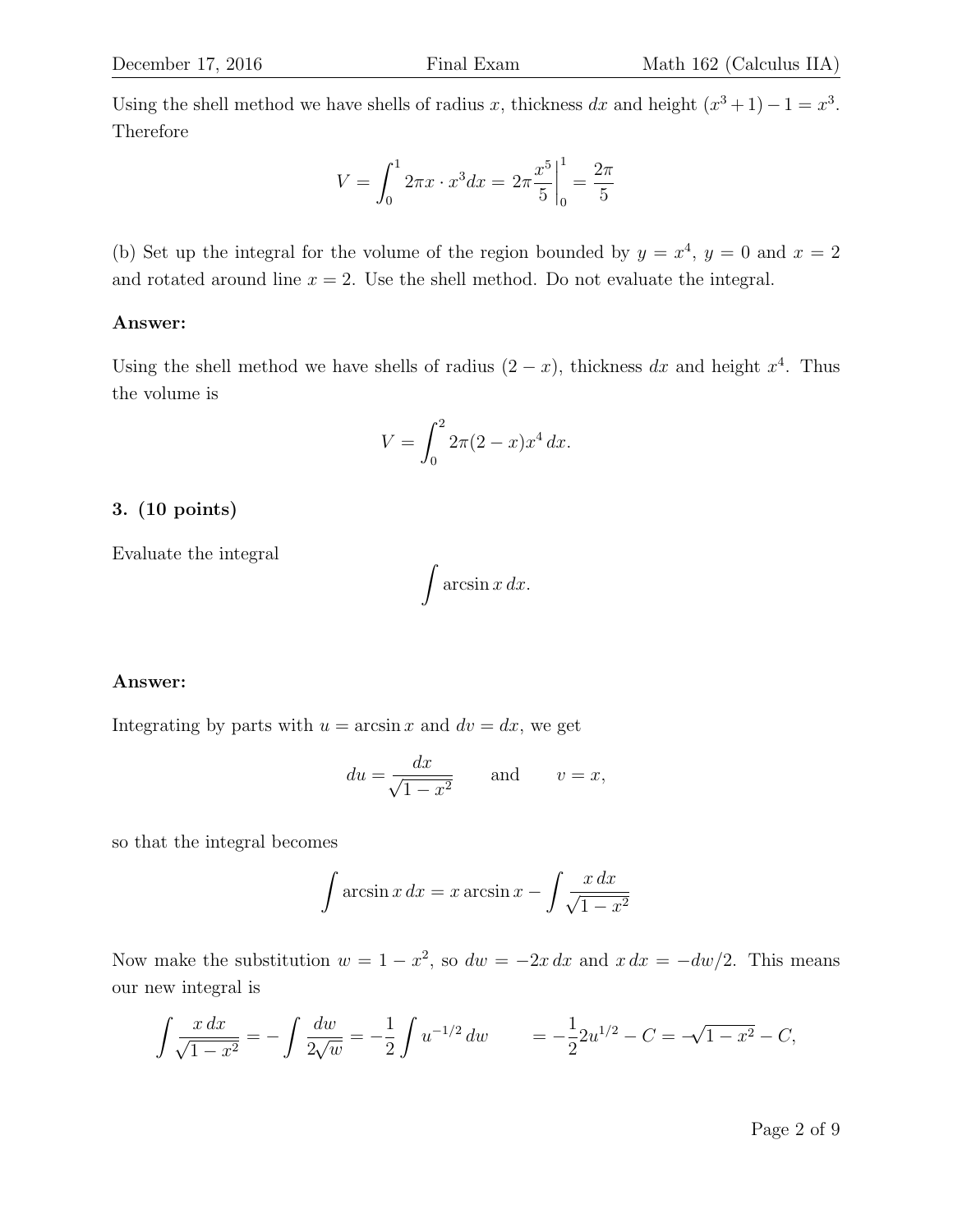and the original integral is

$$
\int \arcsin x \, dx = x \arcsin x + \sqrt{1 - x^2} + C.
$$

#### 4. (20 points)

(a) Find the partial fraction decomposition of

$$
\frac{x^2 + 3x}{x^2 - 1}.
$$

#### Answer:

The fraction is improper so first use long division to write:

$$
\frac{x^3 + 3x}{x^2 - 1} = 1 + \frac{3x + 1}{x^2 - 1}.
$$

Since the denominator is a difference of squares  $x^2 - 1 = (x - 1)(x + 1)$  we next seek constants  $A, B$  such that:

$$
\frac{3x+1}{x^2-1} = \frac{A}{x-1} + \frac{B}{x+1}
$$

which is equivalent to solving the linear system:

$$
A + B = 3
$$

$$
A - B = 1
$$

Adding these equations gives  $2A = 4$  so  $A = 2$  and therefore  $B = 1$ . Thus:

$$
\frac{x^3 + 3x}{x^2 - 1} = 1 + \frac{2}{x - 1} + \frac{1}{x + 1}.
$$

(b) Write out the form of the partial fraction decomposition of the function

$$
\frac{x^3 - 2}{(x+1)^3(x^2+1)^2(x-1)} =
$$

Do not determine the numerical values of the coefficients.

#### Answer:

All the factors are linear except  $x^2 + 1$ , which has discriminant  $b^2 - 4ac = -4 < 0$  (has complex roots  $\pm i$ ) so does not factor over the real numbers. Thus there is a linear factor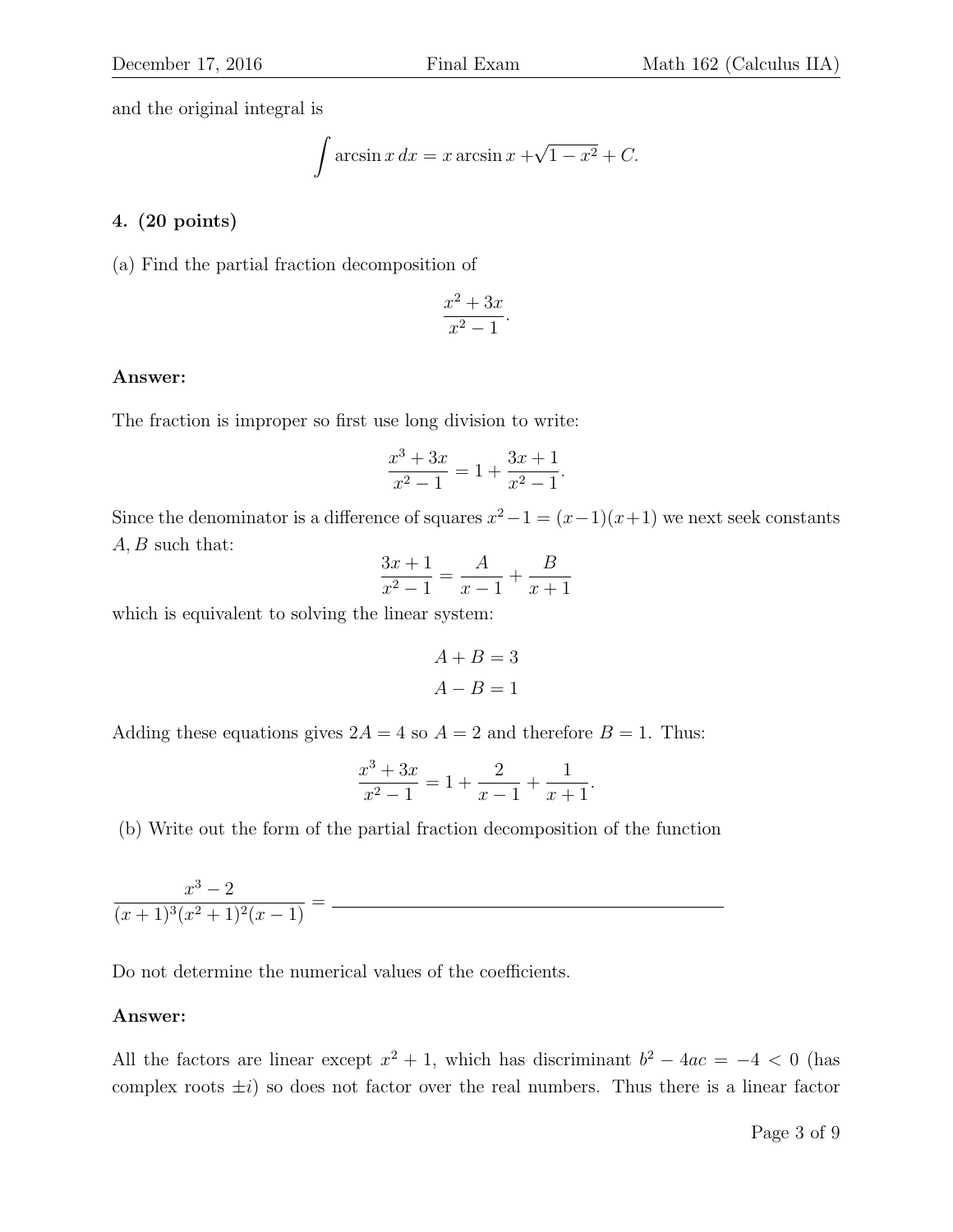of multiplicity 3, an irreducible quadratic factor of multiplicity 2 and a linear factor of multiplicity 1. So the partial fraction decomposition will look like:

$$
\frac{x^3 - 2}{(x+1)^3(x^2+1)^2(x-1)} = \frac{A_1}{x+1} + \frac{A_2}{(x+1)^2} + \frac{A_3}{(x+1)^3} + \frac{B_1x + C_1}{x^2+1} + \frac{B_2x + C_2}{(x^2+1)^2} + \frac{D}{x-1}.
$$

(c) Let

$$
f(x) = \frac{1}{x-1} + \frac{2x+3}{x^2+1}.
$$

Evaluate

$$
\int f(x)dx.
$$

#### Answer:

Split the integral:

$$
\int f(x)dx = \int \frac{1}{x-1}dx + \int \frac{2x}{x^2+1}dx + \int \frac{3}{x^2+1}dx
$$

$$
= \ln|x-1| + \int \frac{2x}{x^2+1}dx + 3\arctan x
$$

Substitute  $u = x^2 + 1$  and hence  $du = 2xdx$  to get:

$$
\int f(x)dx = \ln|x - 1| + \ln|x^2 + 1| + 3\arctan(x) + C.
$$

#### 5. (15 points)

The cardioid is the curve defined in polar coordinates by  $r = 1 + \cos \theta$ . Find the area of the region bounded above by the cardioid and below by the x-axis.

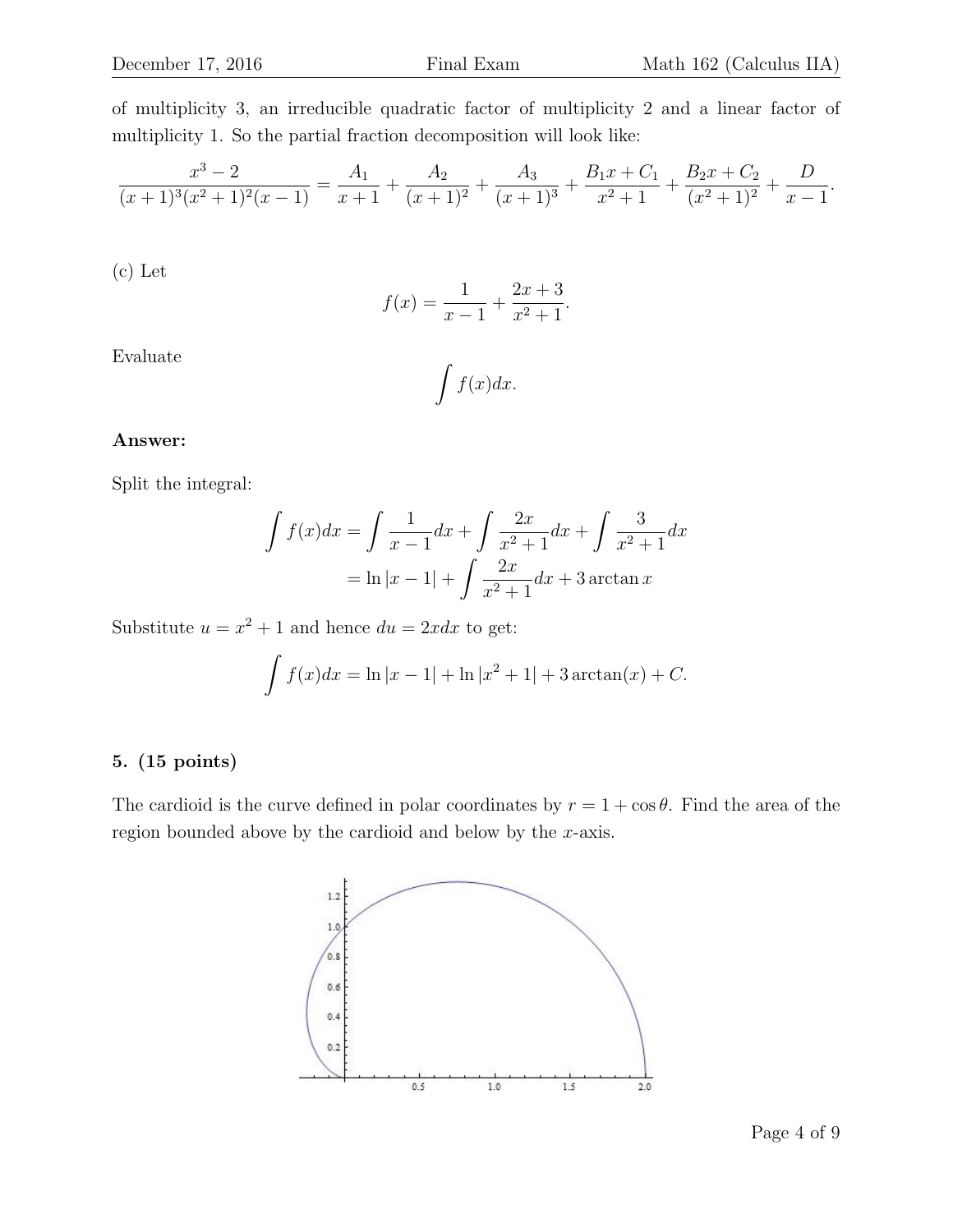### Answer:

**Solution:** It is easily verified that the region  $R$  bounded above by the cardioid and below by the  $x$ -axis is given by

$$
R = \{(r, \theta) : 0 \le r \le 1 + \cos \theta, 0 \le \theta \le \pi\}.
$$

We use the formula for area inside a polar curve to compute that the area  $A$  of the region  $R$ is given by

$$
A = \frac{1}{2} \int_0^{\pi} (1 + \cos \theta)^2 d\theta = \frac{1}{2} \int_0^{\pi} (1 + 2 \cos \theta + \cos^2 \theta) d\theta
$$
  
=  $\frac{1}{2} \int_0^{\pi} (\frac{3}{2} + 2 \cos \theta + \frac{1}{2} \cos 2\theta) d\theta = \frac{1}{2} [\frac{3\theta}{2} + 2 \sin \theta + \frac{1}{4} \sin 2\theta]_0^{\pi}$   
=  $\frac{3\pi}{4}$ .

### 6. (20 points)

Find the arc length of the parametric curve  $x(t) = e^t \cos t$ ,  $y(t) = e^t \sin t$  connecting the point  $(1,0)$  to the point  $(e^{2\pi},0)$ .

#### Answer:

**Solution:** First observe that the points  $(1,0)$  and  $(e^{2\pi},0)$  correspond to  $t=0$  and  $t=2\pi$ , respectively. It follows that the arc length of this curve is given by

$$
L = \int_0^{2\pi} \sqrt{(x'(t))^2 + (y'(t))^2} dt = \int_0^{2\pi} \sqrt{(e^t \cos t - e^t \sin t)^2 + (e^t \sin t + e^t \cos t)^2} dt
$$
  
= 
$$
\int_0^{2\pi} \sqrt{e^{2t} \cos^2 t - 2e^{2t} \sin t \cos t + e^{2t} \sin^2 t + e^{2t} \cos^2 t + 2e^{2t} \sin t \cos t + e^{2t} \sin^2 t} dt
$$
  
= 
$$
\int_0^{2\pi} \sqrt{2e^{2t} (\cos^2 t + \sin^2 t)} dt
$$
  
= 
$$
\sqrt{2} \int_0^{2\pi} e^t dt = \sqrt{2} [e^t]_0^{2\pi} = \sqrt{2} (e^{2\pi} - 1).
$$

Part B 7. (20 points)

(a) Find a power series representation centered at 1 as well as the radius and interval of convergence for the function

$$
f(x) = \frac{x-1}{x+2}.
$$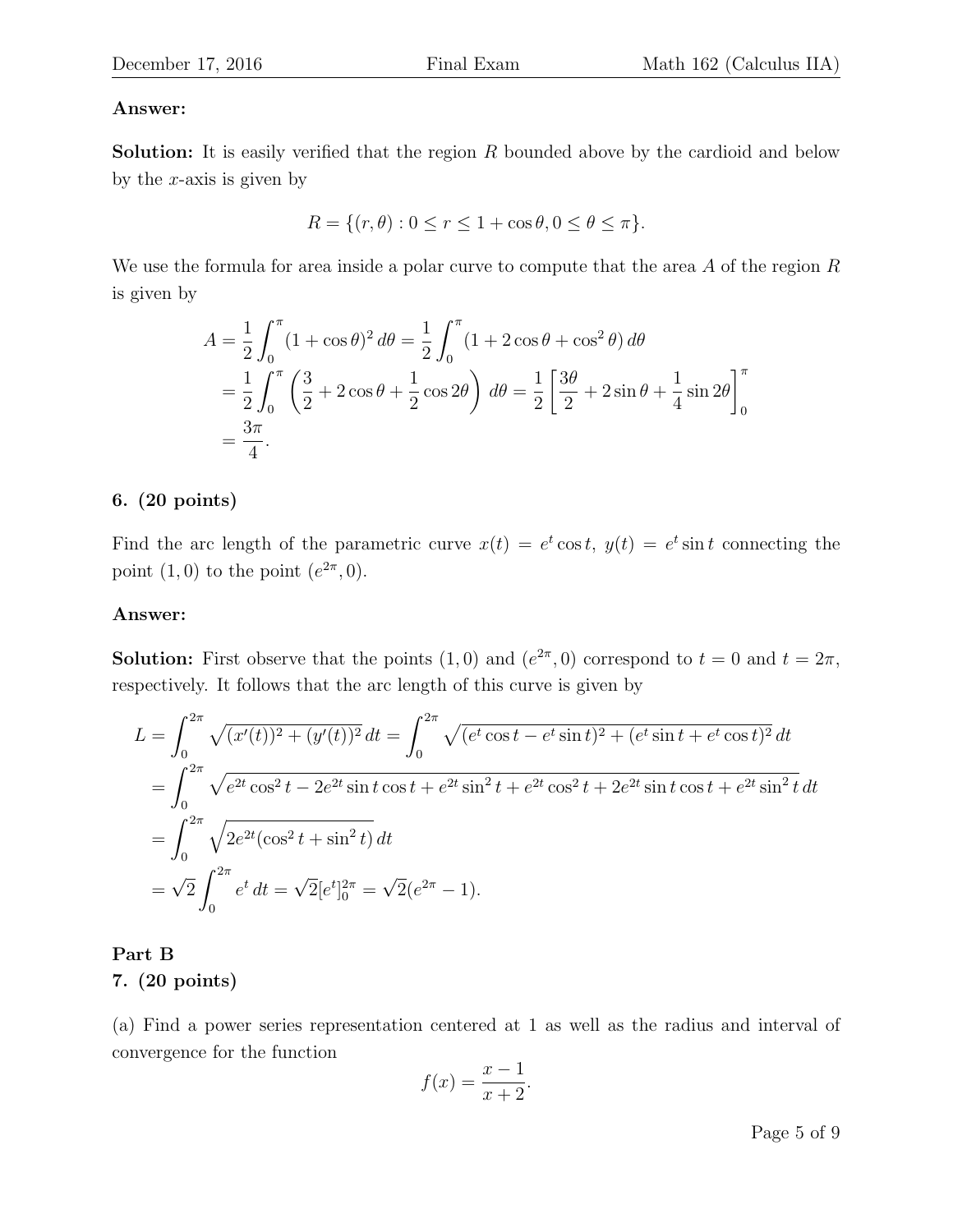#### Answer:

Write  $f(x)$  as the sum  $\frac{a}{1-r}$  of a geometric series  $\sum_{n=1}^{\infty} ar^{n-1}$  [which converges iff  $|r| < 1$ ]

$$
f(x) = \frac{x-1}{x+2} = \frac{x-1}{3+(x-1)} = \frac{\frac{1}{3}(x-1)}{1+\left(\frac{x-1}{3}\right)} = \sum_{n=1}^{\infty} \frac{1}{3}(x-1) \left(\frac{x-1}{3}\right)^{n-1} = \sum_{n=1}^{\infty} \frac{(-1)^{n-1}}{3^n} (x-1)^n
$$

This converges if and only if:

$$
|r| = \frac{|x - 1|}{3} < 1 \iff |x - 1| < 3
$$

So the radius of convergence is  $R = 3$  and the interval of convergence is  $(-2, 4)$ .

(b) Write the following integral as a power series in  $x-1$ . What is the radius of convergence of this power series?

$$
\int \frac{x-1}{x+2} dx
$$

#### Answer:

By the integration theorem:

$$
\int \frac{x-1}{x-2} dx = \int \sum_{n=1}^{\infty} \frac{(-1)^{n-1}}{3^n} (x-1)^n dx \quad \text{for } |x-1| < 3
$$

$$
= \sum_{n=1}^{\infty} \int \frac{(-1)^{n-1}}{3^n} (x-1)^n dx
$$

$$
= \sum_{n=1}^{\infty} \frac{(-1)^{n-1}}{3^n} (n+1)(x-1)^{n+1}
$$

with the same radius of convergence  $R = 3$ .

#### 8. (20 points)

Determine whether the series is absolutely convergent, conditionally convergent, or divergent.

$$
\sum_{n=2}^{\infty} \frac{(-1)^n}{\sqrt{n} \ln n}
$$

#### Answer:

First, consider the series

$$
\sum_{n=2}^{\infty} \left| \frac{(-1)^n}{\sqrt{n} \ln n} \right| = \sum_{n=2}^{\infty} \frac{1}{\sqrt{n} \ln n}
$$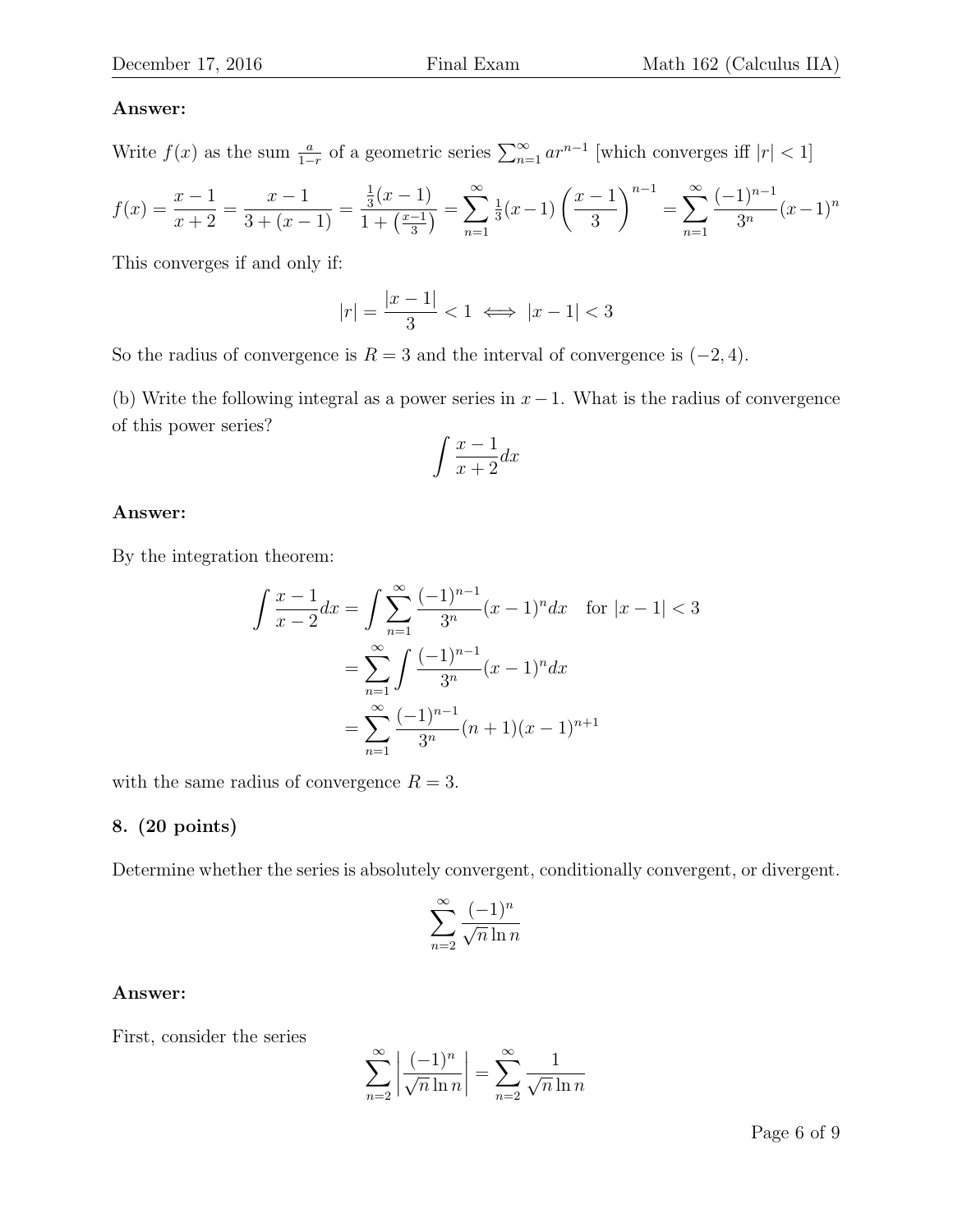for absolute convergence. Since  $n > (\ln n)^2$  for  $n \geq 2$ ,

$$
\frac{1}{\sqrt{n}\ln n} > \frac{1}{n}.
$$

We also know that the harmonic series  $\sum_{n=2}^{\infty}$ 1  $\frac{1}{n}$  diverges by the *p*-series test with  $p = 1$ . Therefore, it follows from the comparison test that the series diverges.

Now, we consider the series

$$
\sum_{n=2}^{\infty} \frac{(-1)^n}{\sqrt{n} \ln n}
$$

for conditional convergence. It is an alternating series satisfying

$$
\lim_{n \to \infty} \frac{1}{\sqrt{n} \ln n} = 0.
$$

It is also obvious that  $\frac{1}{\sqrt{n}}$  $\frac{1}{n \ln n}$  is a decreasing function of n. So by the Alternating Series test, the original series converges.

Therefore, the series is a conditionally convergent series.

#### 9. (20 points)

Find the radius of convergence and interval of convergence of the series

$$
\sum_{n=1}^{\infty} \frac{3^n (x-2)^n}{\sqrt[3]{n}}
$$

.

#### Answer:

Solution: We use the ratio test:

$$
\left| \frac{a_{n+1}}{a_n} \right| = |a_{n+1}| \cdot \left| \frac{1}{a_n} \right| = \frac{3^{n+1} |x - 2|^{n+1}}{\sqrt[3]{n+1}} \cdot \frac{\sqrt[3]{n}}{3^n |x - 2|^n}
$$

$$
= 3 \cdot \frac{\sqrt[3]{n}}{\sqrt[3]{n+1}} \cdot |x - 2| \to 3|x - 2|
$$

as  $n \to \infty$ . From

$$
3|x-2| < 1 \Leftrightarrow |x-2| < \frac{1}{3},
$$

the radius of convergence  $R = 1/3$ .

Now consider the boundary case  $x = 5/3$  or  $x = 7/3$ . Plugging  $x = 5/3$  in original series expression, we get

$$
\sum_{n=1}^{\infty} \frac{(-1)^n}{\sqrt[3]{n}},
$$

Page 7 of 9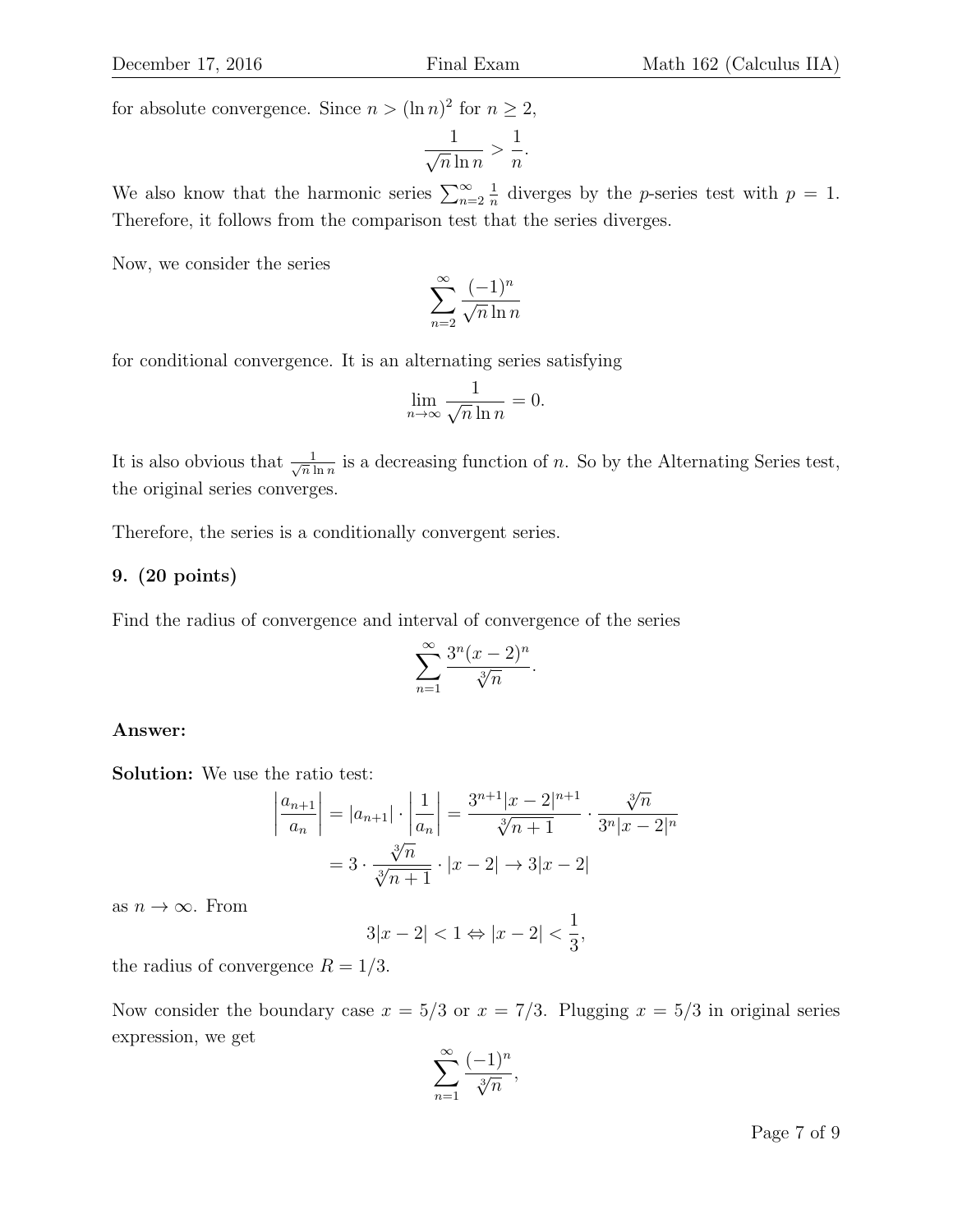which converges by the alternating series test.

Plugging  $x = \frac{7}{3}$  in original series expression, we get

$$
\sum_{n=1}^{\infty} \frac{1}{\sqrt[3]{n}},
$$

which diverges by the *p*-series test with  $p = 1/3 < 1$ .

So the interval of convergence is  $[5/3, 7/3)$ .

#### 10. (20 points) Let

$$
f(x) = \frac{x^2}{1 + 2x}.
$$

(a) Find the Taylor series of  $f(x)$  centered at  $x = 0$ .

#### Answer:

Write

$$
\frac{x^2}{1+2x} = \frac{x^2}{1-(-2x)}
$$
  
=  $x^2 \sum_{n=0}^{\infty} (-2x)^n$  (using geometric series expansion)  
=  $\sum_{n=0}^{\infty} (-2)^n x^{n+2}$ .

(b) Find the radius of convergence.

#### Answer:

One way is to note that  $f(x)$  is not defined at  $x = -1/2$ . This is a distance of 1/2 away from the center  $x = 0$ . Thus, the radius of convergence will be  $1/2$ . Alternatively, you can use the Ratio Test:

$$
\lim_{n \to \infty} \left| \frac{(-2)^{n+1} x^{n+3}}{(-2)^n x^{n+2}} \right| = |2x|
$$

For the series to converge by the Ratio test, we must have  $|2x| < 1$ , which means  $|x| < 1/2$ . Thus, again, the radius of convergence is 1/2.

(c) Compute  $f^{(100)}(0)$ .

#### Answer: